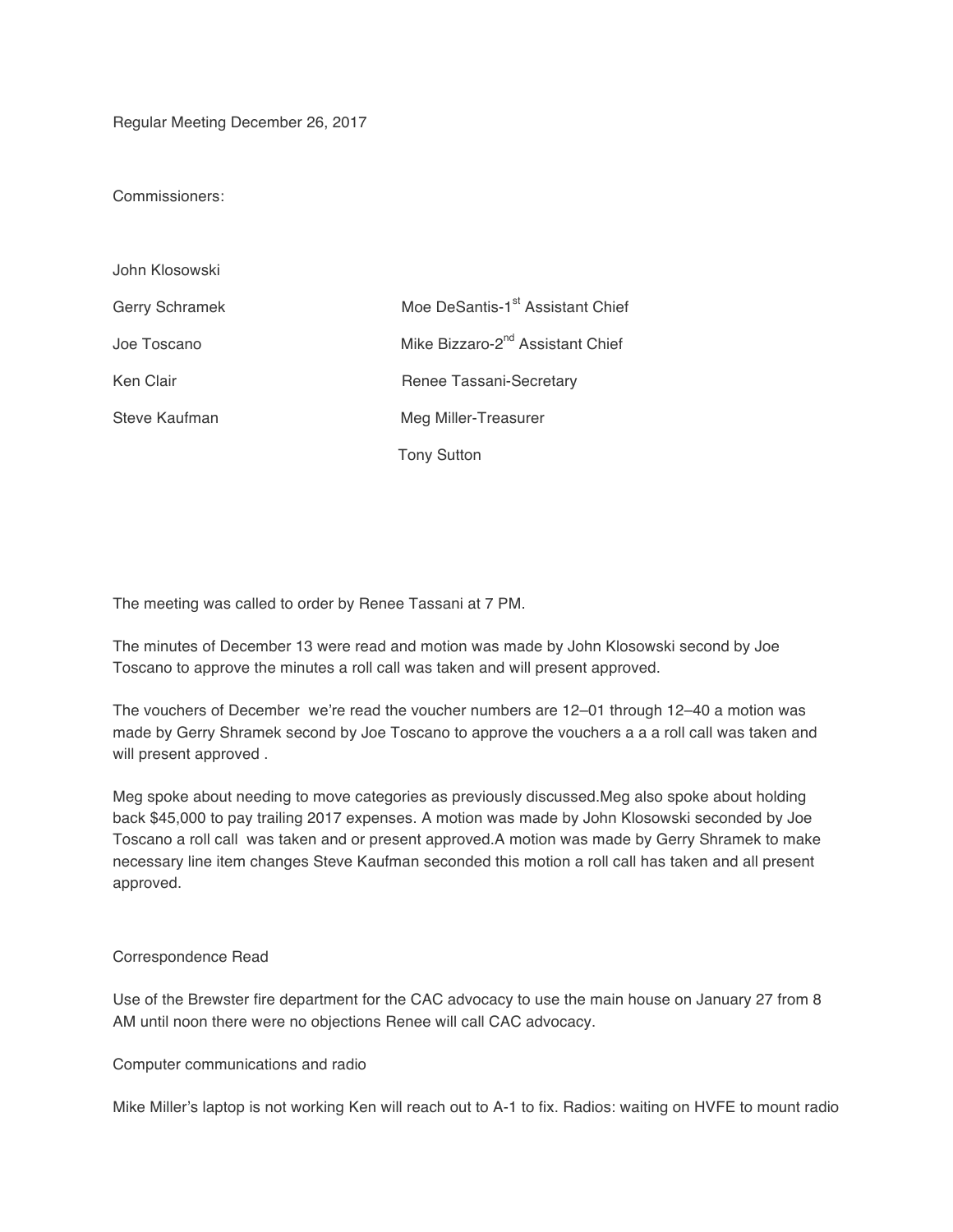in 11-3-1, 11-5-1 and 11-4-2. are waiting on Santos.

## **Facilities**

There is a crack on the floor of the Ambulance Bay,waiting on Hoffman floors to take a look at it. Both soda machines need to be removed from bays at both fire houses per Ken Clair.Parking signs need to be replaced at the Main House (faded).

Reminder a meeting scheduled for 9 AM tomorrow with Glatfelter at the Main house Gerry, John and Steve will attend.

## Fire and EMS equipment

Gerry Shramek discussed thumper equipment Lumar chest compressors for a cost of \$20,893.57 cost savings of \$6342.48 total including shipping and handling is 29,078.58. A motion to purchase one for each of the ambulances made by Gerry Schramek 2nd by Steve Kaufman a roll call was taken and all present approved payment will not be made until February 2018.

## Fire roads

Ken Clair prices regarding gas meters charger for 11-5-1 and 11-4-2 and spoke with Vincent will be following up with him soon the motion was made by Kenny Clair second by Joe Toscano a roll call was taken and all present approved. Signs need to be redone per John Klosowski.

Fire prevention No new business.

Grants and awards

Grant was awarded in the amount of \$50,000 for an ATV.

Insurance and claims the VFBL

No new business.

Legal contact/reports

No new business.

LOSAP

New business.

Equipment/fabrication